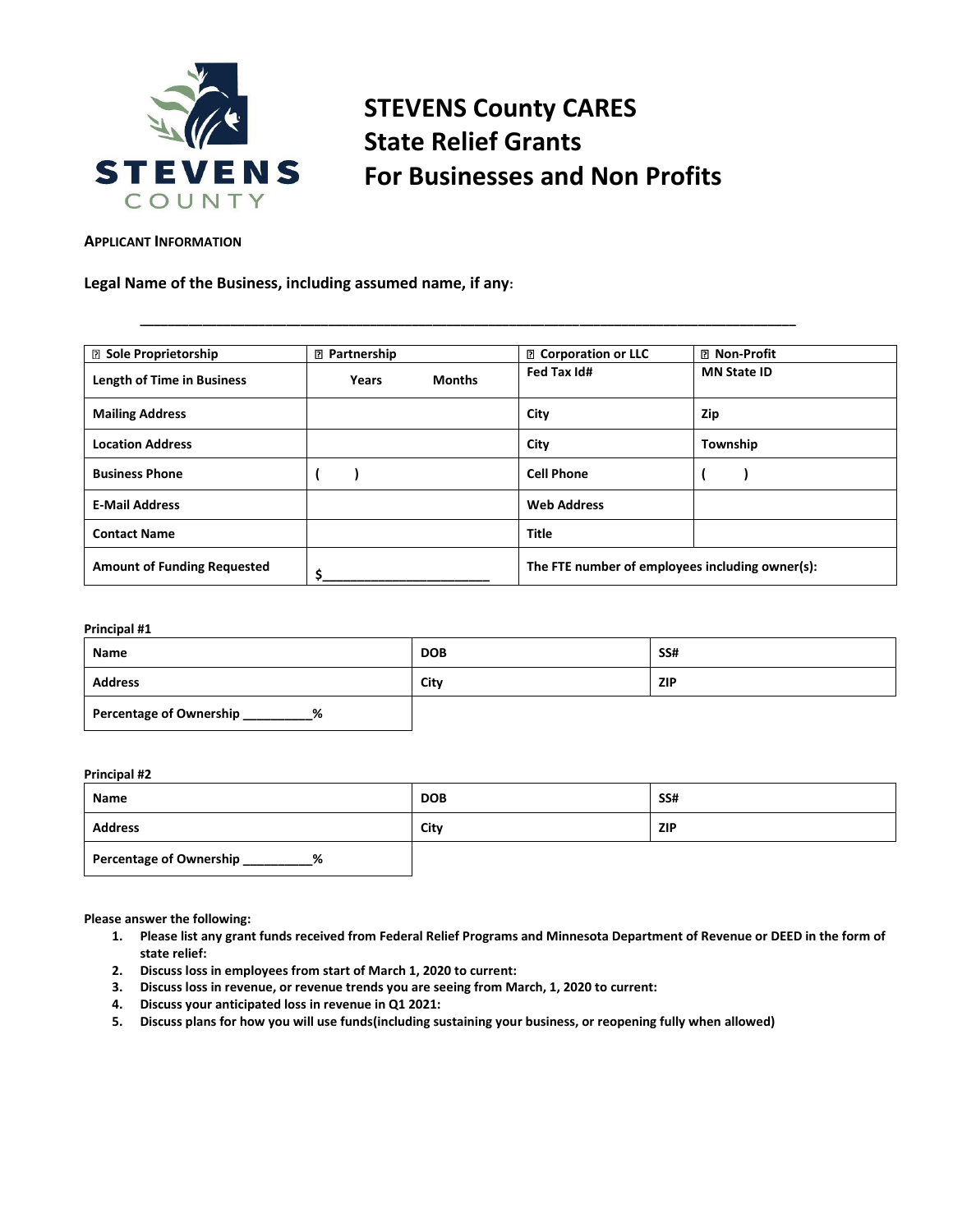## **Funding Information**

- Stevens County will be given \$256,400 to administer to businesses in Stevens County. Awards will be made on a prorated basis based on need, and spent in their entirety. Eligible applicants should state their need in the above listed questions.
	- o Priority Applications will be as follows, but not limited to:
		- Businesses closed under Executive Orders 20-99 and 20-103
		- Hospitality and Lodging Businesses
		- Other performing arts, museums, and businesses not previously granted relief funds
- Applications will be considered by the Stevens County Business Relief Committee and Acted on by the County Board. The grant application and related attachments will be considered public information. The social security number, bank accounts, and date of birth information will be considered private data.

## **Eligible Applicants**

- The Grantee suffered financial loss from business interruption caused by required closures or business reduction resulting from COVID-19 public health emergency or suffered loss in response to executive orders**.** Dates of loss for grant purposes are March 1, 2020 to December 31,2020.
- The Grantee is physically located within the boundaries of Stevens County, Minnesota, grants are only for Stevens County business loss.
- The Grantee has been operating since at least March 1, 2020.
- The Grantee is expected to be fully operational after local and state emergency guidelines are rolled back. (in application consider speaking to sustaining business)
- The Grantee is not a publicly traded company.
- The Grantee must not have any unpaid liens registered with the Secretary of State's Office, the County will be required to verify this status. Must hold all current and applicable licenses.
- All terms are subject to change at the discretion of Stevens County Business Relief Sub-Committee. The Stevens County Business Relief Sub-Committee retains final authority to determine if a business is eligible or not, and whether to approve a grant or not. Acceptable uses include, but are not limited to: Payroll, Rent, Utilities, Insurance Costs, Legal Fees, Marketing/Advertising, Licensing, Accounting Fees, Routine Maintenance, Office Supplies, Repairs to existing building and maintenance, Property Taxes, and all other operational costs related to the business.
- Businesses may be required to submit receipts, bills, invoices, or other proof for how grant funds were spent.

### **Ineligible guidelines for Businesses/Non-Profits**:

• Businesses who primarily derive income from gambling, adult entertainment. Businesses who primarily derive income from passive investments, rentals, property management

### **Application Requirements**